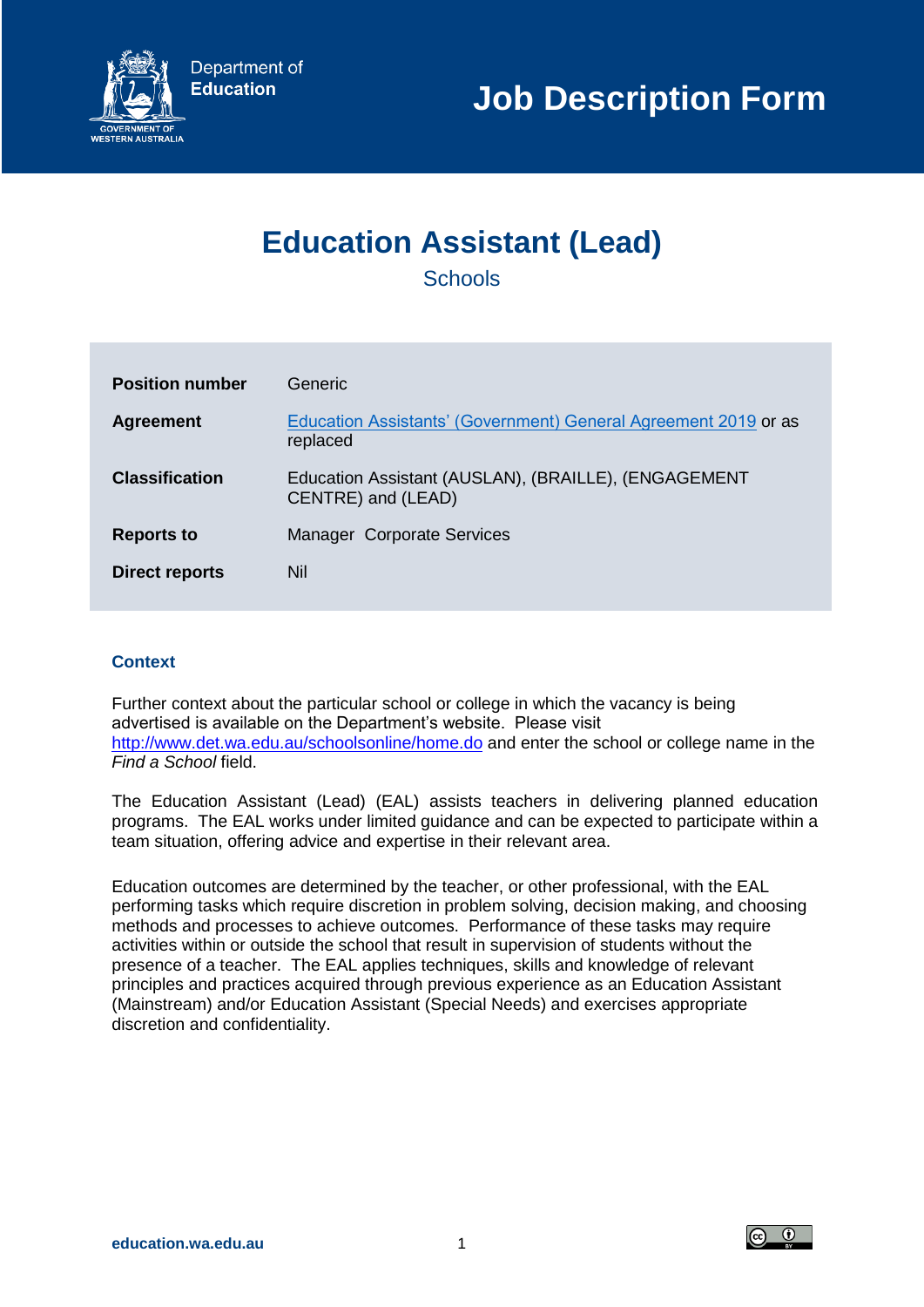# **Key responsibilities**

The EAL:

- leads, mentors, coaches and models good practice for other Education Assistants
- assists in planning and delivering the worksite induction and training of other Education **Assistants**
- assists in the performance management of Education Assistants including conducting classroom observation and providing feedback to the Manager Corporate Services and/or Principal and Education Assistants
- assists with arranging the roster for Education Assistants, including sourcing relief as required
- assists with facilitating the return to work of other Education Assistants
- in consultation with teachers, parents/caregivers and School Psychologist or relevant professionals contributes to the design and implementation of behaviour management plans and other documented plans
- provides solutions and support to the teacher which promote positive student behaviour and achieve education outcomes in the classroom
- consults with other Education Assistants to develop strategies which address issues that assist teachers in providing care and educational programs for students
- coordinates, collects and reports data at a whole of school level
- will when required perform the duties of an Education Assistant (Special Needs) Level 3 as outlined in the job description form, including schedule A.

## **Selection criteria**

- 1. Demonstrated considerable knowledge and understanding of the delivery of education programs and/or behaviour management plans; and ability to identify problems and assist teachers and other Education Assistants in the development of strategies and solutions.
- 2. Demonstrated well developed oral communication and interpersonal skills and the ability to lead, mentor, coach, induct and train other Education Assistants and professional teams, including providing advice and evaluating education programs.
- 3. Demonstrated well developed written communication skills, including report writing, and the ability to coordinate, collect and present student data at a whole school community level in a meaningful way.
- 4. Demonstrated well developed organisational skills, including the ability to coordinate staff rosters and relief to assist in the delivery of effective education programs.